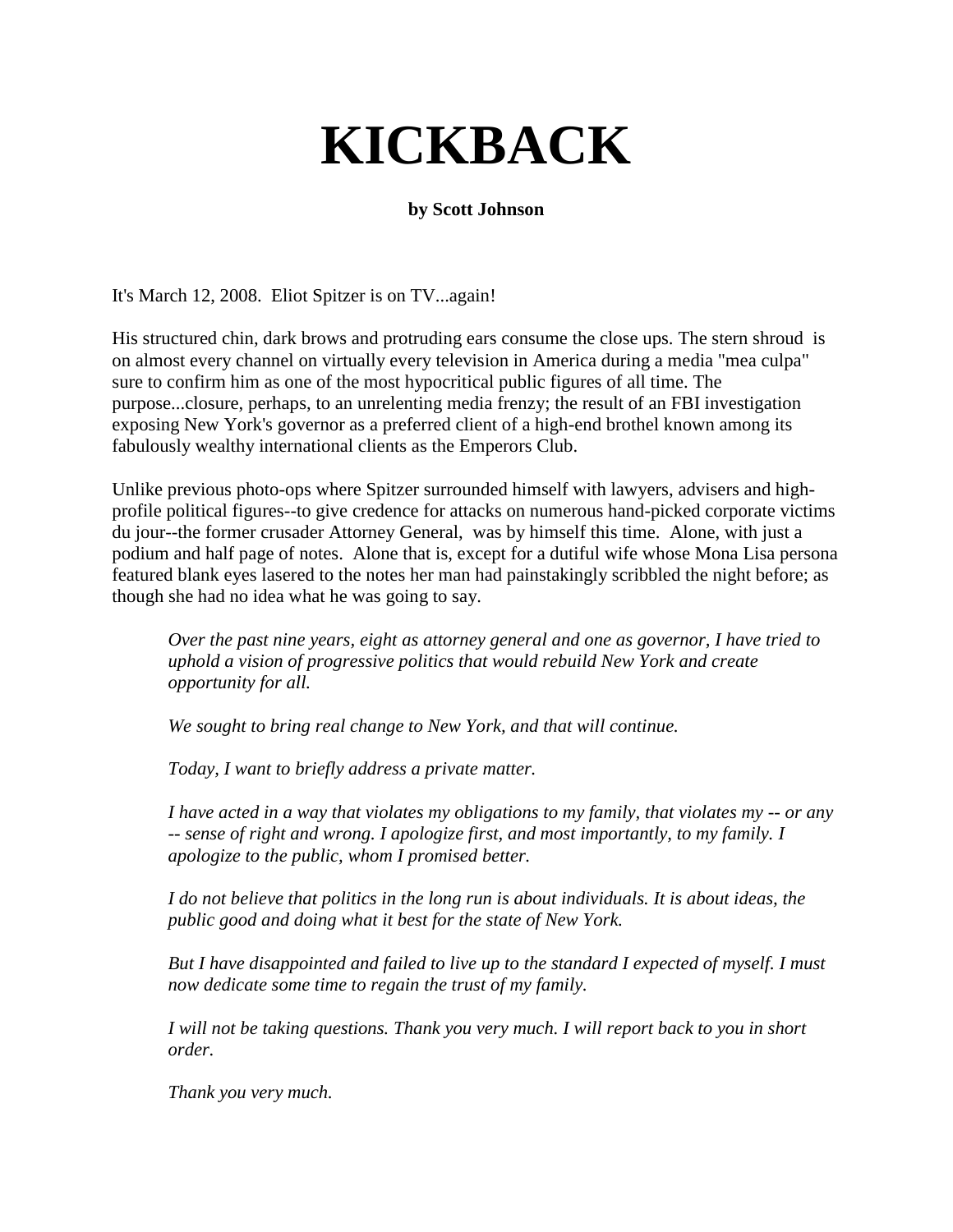It may have been all about a man but I couldn't help thinking what this had done, or appeared to have done, to a woman. The Harvard-educated lawyer, Silda Wall Spitzer, had foregone a legal career to support her husband's candidacies and to raise three daughters who, at the time, ranged in age from 14 to 18. "Devastated" is the word that came to mind. She had done a good job with the girls, and still squeezed enough time to found, and chair the board of, New York-based Children for Children, a nonprofit organization ironically preaching the virtues of responsible behavior in young people. Now, she was seeing the man she had trusted and loved as he really was. Or worse, she was seeing the world see her and her man for what they really were.

Unable to muster even a glance at the room full of vultures, she never looked up.

## How could she?

Court documents of her husband's now widely exposed tryst(s) truly enlighten, particularly to the breadth of Spitzer's hypocrisy. He had, on this occasion, orchestrated a series of phone calls to choreograph a meeting in Room 871 at the Mayflower Hotel with a hooker named "Kristen". She was to take a train from New York to Washington DC, take a cab to the hotel, get an envelope from the concierge desk which contained a key whose number would lead her to a room that would already have the door opened--details for a curtain of deceit to obscure a few hours of extra-marital sex with an \$8,000 an hour whore.

And, it was apparently an exercise Spitzer was familiar with. Enough to have a revolving account. Enough to become known to the sex brokerage firm as "client 9"; the latest moniker which would replace the previous "Sheriff of Wall Street." After this encounter, the club's top CSR said "client number 9" sometimes asked for things that, in her words...weren't "all that safe." FBI inquiries would later show the Emperor's Club "bookers" had even labeled New York's Governor as... "difficult."

Spitzers victims, of course, were giddy over the news. They saw the fallen "sheriff" as arrogant and greedy; shamelessly ignoring regulatory legal restraints for self aggrandizement and political gain. Whenever he fancied, he'd trample the purview of the SEC and other agencies, to extort settlements and advance his private agenda. That was the charge. At the time, U.S. Chamber President Thomas J. Donohue said Spitzer used threatening tactics that were the "most egregious and unacceptable form of intimidation that we have seen in this country in a long time."

End-zone celebrations were the biggest on Wall Street, where he had prosecuted securities fraud and other white-collar crimes. A Democrat, Spitzer aggressively used his office resources after the Enron and WorldCom scandals and after the "dot com" collapse. Sometimes, with only speculative evidence, he publicly accused brokerage analysts of inflating their companies values and falsifying earnings reports of their clients. He went out of his way to attack Dick Grasso, the former chairman of the New York Stock Exchange. Arrogantly ignoring the irony, he chided that Grasso was paid too much to do too little; as though his own silver-spoon inheritance of multimillions was exempt from such a charge.

He went after the investment-banking industry and Midwestern polluters, gun manufacturers and giant pharmaceutical companies, as well. Nothing, no one, was off limits. But...Spitzers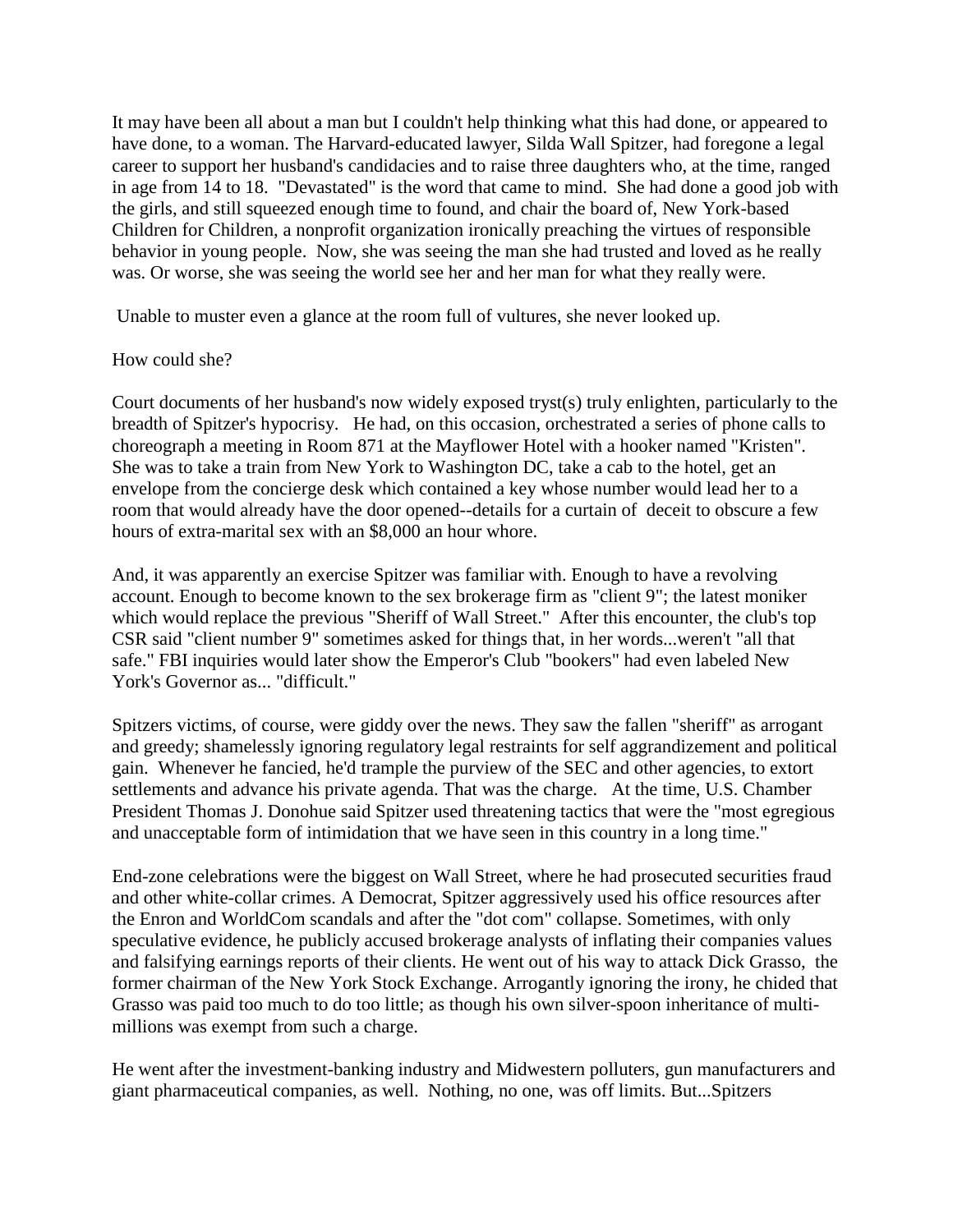comeuppance was welcomed by no group more than the most powerful family in the insurance industry, the Greenberg's--Maurice "Hank" Greenberg, former chairman of the world's largest insurance company, AIG, and his two sons, one of whom left AIG to become CEO of the world's largest insurance broker, Marsh-MacLennan.

**It** was March 30 four years earlier when a letter arrived at the New York AG's office personally addressed in blocked print to Elliot Spitzer. Not so unusual for the Sheriff of Wall Street to receive anonymous, communiqué's, but this close to 911 kid gloves were used for anything that could be anthrax. Nonetheless, with remarkably little fan fare, this two page, single-spaced, missive, made its way to the overstuffed in-box of David Brown IV, the head of Spitzers Investment Protection Bureau and his former classmate at Harvard Law. The envelope stapled to its contents was postmarked Westchester. There was no return address.

No one knows who sent it. Those still speculating sometimes look to the Washington Legal Foundation ("WLF")--a free-market non-profit that only a month earlier filed a written complaint with the state insurance commissioners and attorneys general of both New York and California concerning the practices of large brokers such as Marsh. In its complaint, the WLF said that "contingent commissions" paid by insurers to brokers based on the brokers" achievement of premium volume and profitability goals *"can compromise the broker's fiduciary duty to represent the best interests of their clients, and create incentives for brokers to refer business to companies that will make them more money."* 

But the kidnap-style letter sent thirty days later was not only from someone who was concerned; it was signed "Concerned" and had one line that appeared to justify the signature...

*"The point is to appear as if Marsh is providing a service to the insurance market rather than the reality which is that Marsh is receiving major income for directing business to preferred providers/insurance markets,"*

Brown had been an energetic cog in many of Spitzers Wall Street crusades. Fresh from settling several mutual-fund investigations including the largest foray of the \$7 trillion industry in 60 years he was, like his boss; tough, relentless. Refuse his first settlement offer and you're not likely to receive the traditional split-the-difference response. Offers to settle weren't seeds of a negotiation; not from Brown, or Spitzer's office generally, for that matter. They were terms of unconditional surrender to a war they knew how to win. Counter offer and the public drubbing continues--and any response could be higher than the original offer.

An expert at employing a "get something from nothing" regulatory assault, Brown had to have known this to be not only a shocking allegation but also an opportunity right up his bosses alley. It's risk/reward ratio was favorable too. If true, the allegation was hardly nothing. If not true it could easily be threatening enough to force a settlement--a public statement perhaps; one that could fuel his bosses aspirations and thus, maybe, his own.

Either way the core charge was biblical. Simply; the world"s largest insurance broker was taking two payments when it had, in essence, promised to take and was legally entitled to, only one. Marsh first got a fee from its clients, commercial customers seeking a good faith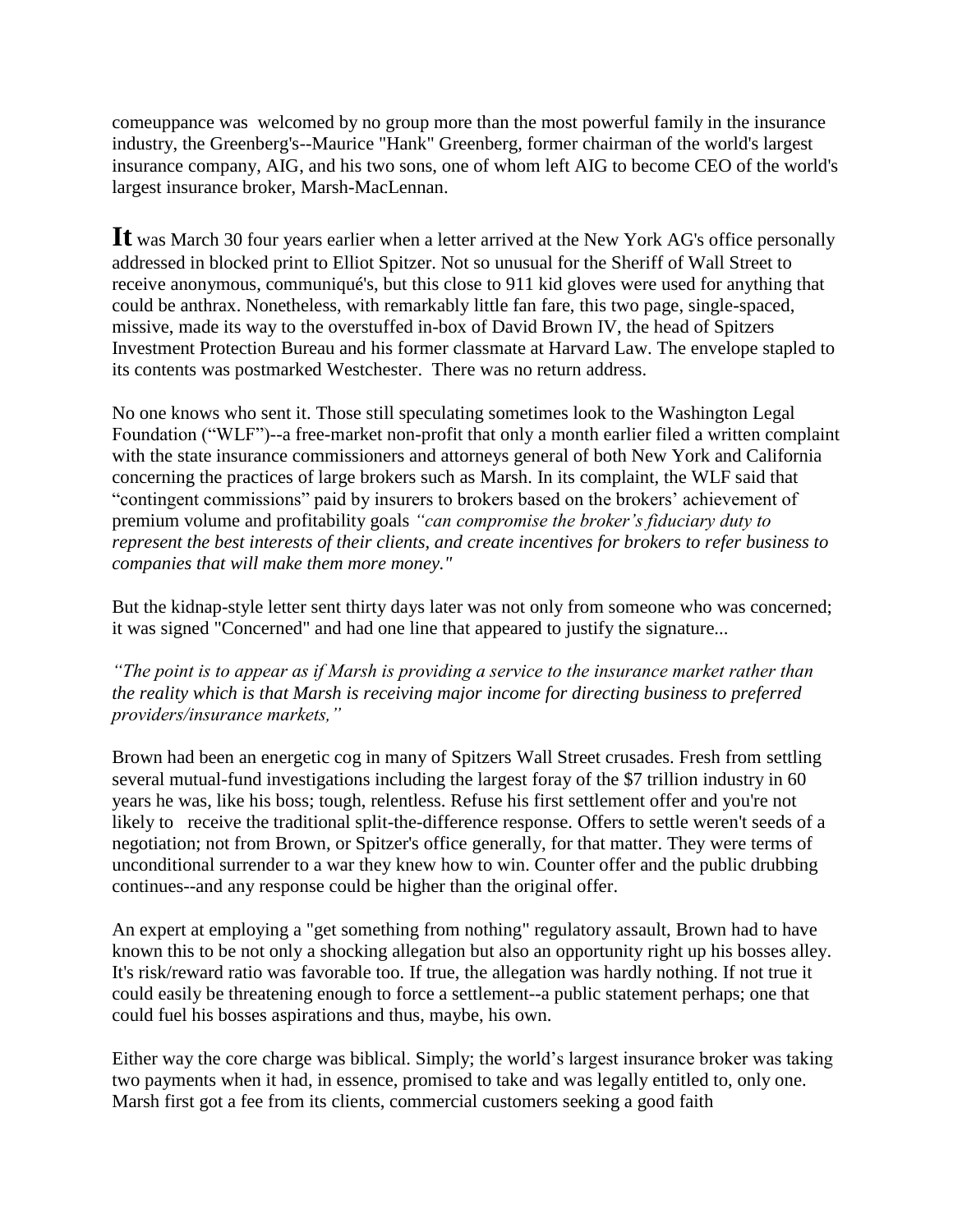recommendation for the best deal on million dollar insurance premiums. Then, unknown to clients it brokered back end deals from the insurance companies that wrote the very policies the broker had previously recommended for its clients. The WLF argued that a broker's leveraging of its ability to refer primary insurance business to obtain reinsurance brokerage engagements from insurers could lead to a similar conflict of interest.

Unlike the WLF letter of concern to an insurance commissioner, the one signed "Concerned" required the attention of someone who knew how to be "difficult". Spitzer immediately demanded an expedited meeting with Marsh execs.

There was an air of dispatch with everything Spitzer did, or wanted done. Finding fault was his mantra but, full speed ahead was his modus operendi; just ask the Emperors Club. In this case, he was hardly an appointed commissioner requesting a chat with a domestic auto carrier's CEO. And he knew it. He was the Attorney General of the world's financial capital. He had the will of the populace; barely. And, he had subpoena power. All Brown had to do was print one out, fill in the blanks and Spitzer would sign it, which he did. It took only three days for service of process and to track down Marsh"s general counsel William Rosoff in Asia. A week later Rosoff was sitting in the attorney general's office in Manhattan. Subpoena's were also sent to Marsh competitors Aon and Willis. Within a month, Spitzer"s office expanded the investigation issuing subpoenas to several large property and casualty insurers as well.

Rosoff knew Brown. They'd actually been at the same firm for awhile--Brown an associate and Rosoff a partner. Rosoff may have been concerned about the need for a subpoena but, he promised Brown he'd take care of the problem, whatever it was, and that there was no harm to the clients because the brokers who place the insurance never knew about the [back end] commissions and therefore couldn't be influenced by them. He also suggested that though Marsh did indeed take the back-end cash, there was no harm and thus no foul if the customers always got the best deal.

But Brown wasn't as easily distracted as, say, a state insurance commissioner statutorily charged with, but woefully incapable of, regulating the largest insurance broker on planet earth. Indeed, New York state's insurance department had looked into similar allegations several years earlier and was, apparently, still doing so. Brown, on the other hand, was quoted saying Rosoff's assertions were "...complete nonsense!"

The insurance commissioners delay was, for a crusader like Spitzer, the perfect excuse for ignoring traditional regulatory protocols between bureau's.

Besides, in the absence of subpoena power and with no smoking gun, the commissioners inaction could be understandable to some. This author for example. My first brush with the Marsh "affair" was a conversation with Jeff Grady, my boss and president of the Florida Association of Insurance Agents (FAIA). I was in his office, next to mine, at FAIA's Tallahassee headquarters, when he first broached with me the news of "kickbacks" opining..."things could get ugly for independent agents--they could lose their contingency commissions."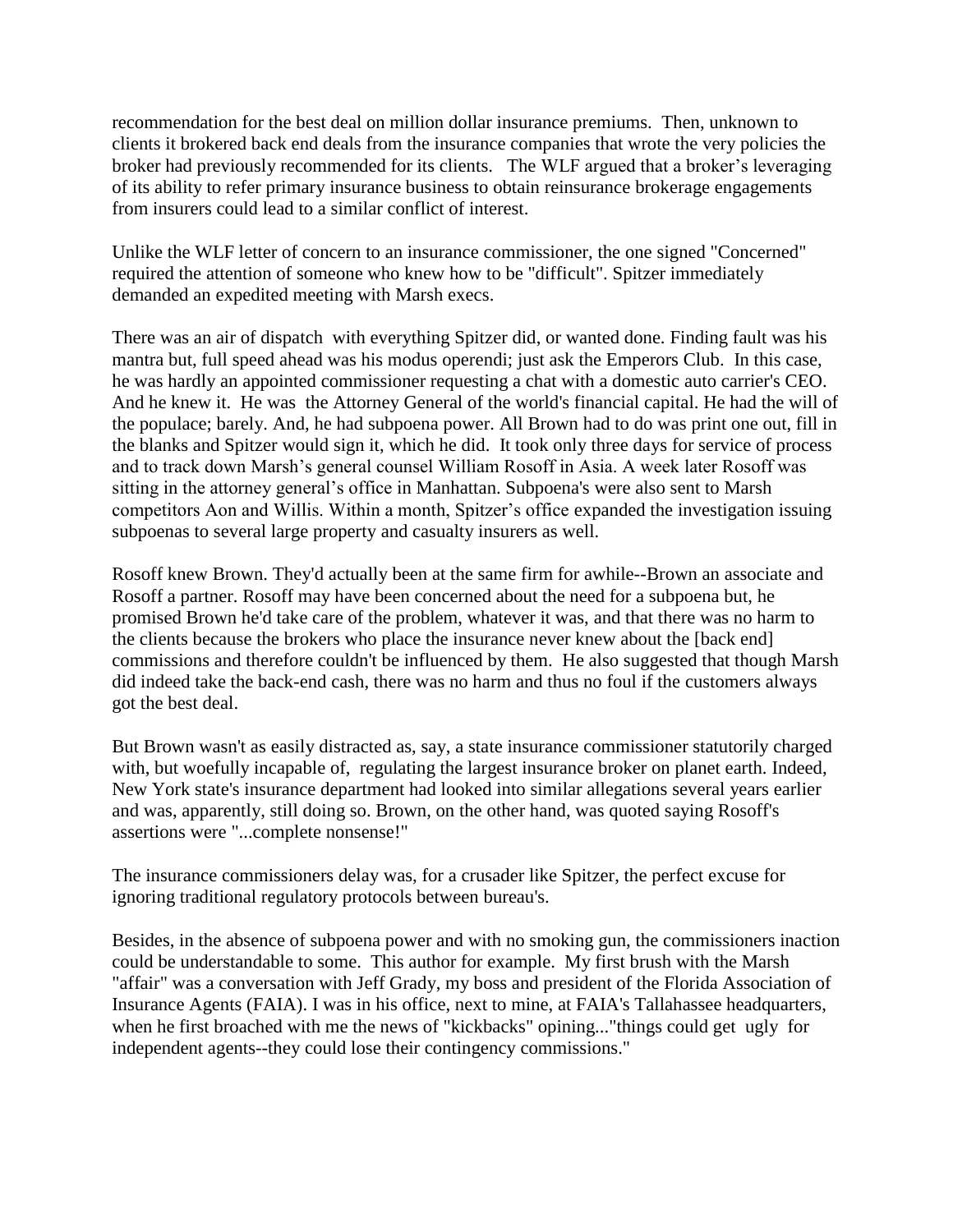After 34 years lobbying for independent agents, I didn't hesitate, launching into a thorough review of the difference between brokers and agents--how the twain could never meet and why most states, except New York and California, didn't allow brokering at all. "Independent agents are unique" I said, " They legally work for, and are paid by the company, up front, and on the back end, and the customer knows, understands and accepts this." In fact, Florida law, as in most states, requires an agent approach and prohibits brokering except under certain limited circumstances. I reminded him of what I thought few had known, that FAIA itself had entertained moving towards a brokerage state; where policies are sold net of commissions and agents are paid only what they can collect from consumers in the form of up-front "fees". "I don't see this turning into much" I said, completely failing to assuage even a fraction of what would prove to be Grady's well placed skepticism.

Throughout the early stages and at the first "sweat room" meeting, Rosoff had done likewise, suggesting Brown research the complicated and rich evolution to the industry's present day marketing system as a gateway to understanding how "ho-hum" the whole "Marsh" thing might be. Without a real reason to distrust Rosoff, Brown may have been tempted to consider his suggestion or at least to consider he might not fully understand the context. Inside though, beat the heart of Eliot Spitzer's legal wing man--a rare breed of crusader that must have wondered ...*how can someone promise to represent only the consumer, also get paid by the retailer, and assert with a straight face that no laws have been broken?* 

The following month, under field general Brown, Spitzer's army crawled over boxes of records and executive emails like kitchen cockroaches when the lights go out. Their focus was on Marsh"s global-brokerage unit, which administered the so called back-end commissions. And, the emails were shocking. They revealed that what Marsh was doing was hardly the natural evolution of an industry. Insurers were involved and complicit in what appeared to be criminal bid rigging. In one email, the insurer who got the business was the one Marsh producers were "... steering business to" and were "...steering business from." In another the attached document was from Munich-American RiskPartners, executives who lamented that... "this idea of "throwing the quote" by quoting artificially high numbers in some predetermined arrangement for us to lose is repugnant to me . . ."

Repugnant, maybe. Illegal, undeniably. But...not enough of either to disassociate from the world's largest broker.

Another email from the Greenville County, South Carolina, school district was from Marsh to CNA directly requesting a bogus bid. Marsh wanted Zurich, to win the bid so its execs at the global-broking unit told an exec at CNA... "I want to present a CNA program that is reasonably competitive, but will not be a winner."

When contacted by Spitzers office, the typical reaction from insurers was to blame Marsh. But, that wasn't going to hold water in every instance. In one email, for example, Chubb offered a bribe if Marsh would refrain from shopping existing Chubb accounts; in essence, asking Marsh to guarantee it's renewals without regard to price, in exchange for a million dollars. Worse, Chubb was looking to expand its reputation for writing personal lines of wealthy clients; a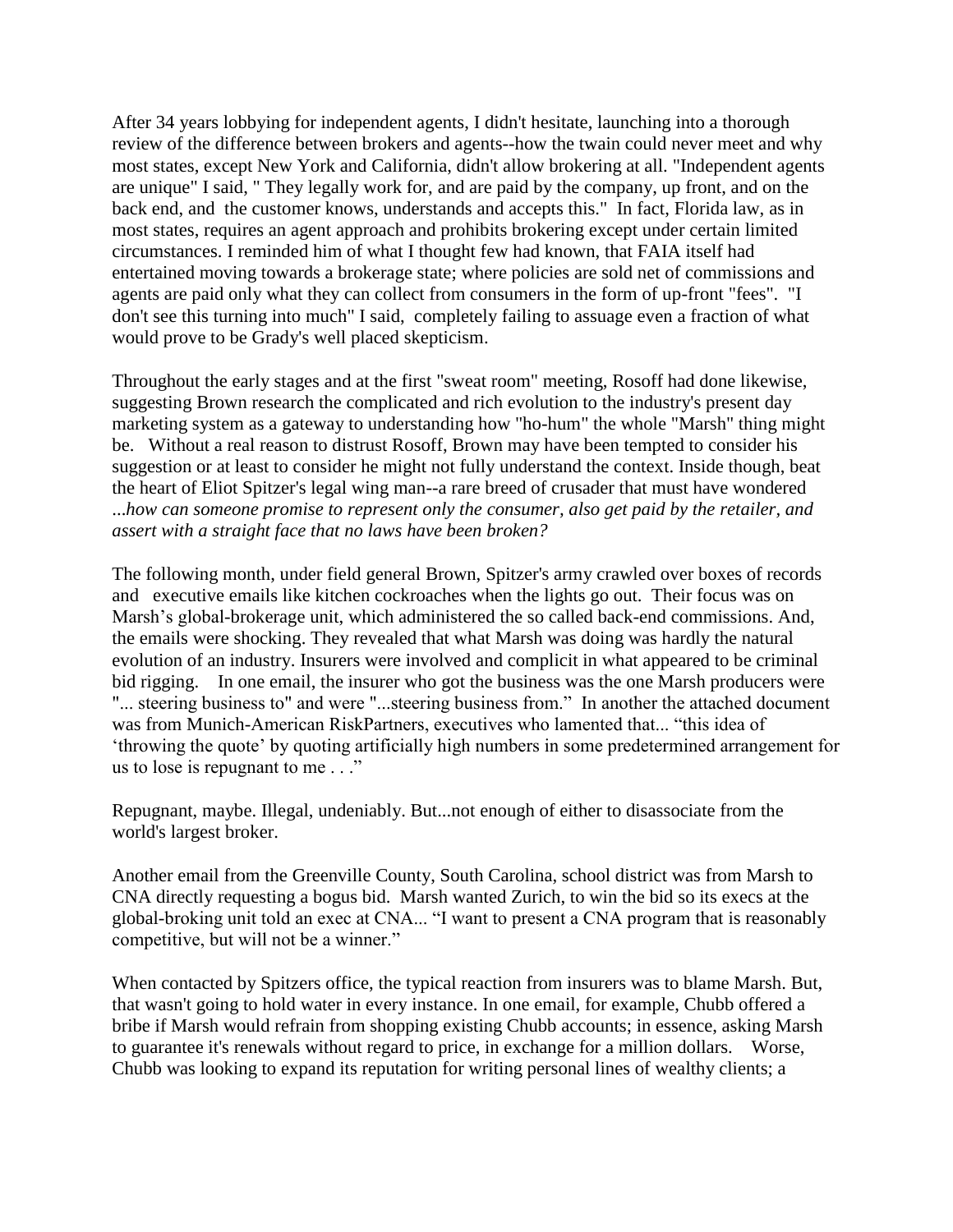market where competing broker Aon was a major player. E-mails showed that Chubb took extreme exception when Aon showed Ivana Trump"s business to AIG.

It was emails like this that expanded the entire investigation from a handful of large brokers to perhaps dozens of extremely large insurers. And, it gave license for New York's Attorney General to do pretty much as he pleased.

While Marsh had been in Spitzers crosshairs from the beginning, these revelations tossed a match under the tent and, according to court documents, proved to only scratch the surface of a systemic bid rigging problem at Marsh and other large brokers.

Emboldened with raw email conversations never meant to be published or read by an Attorney General, Spitzer would accelerate and expand. While his criminal division would conduct independent investigations and ultimately file criminal and anti-trust charges against executives at the Global Broking Unit as well as a hand full of producers, Spitzer began trying to put Marsh out of business; or put its executives behind bars.

He settled on forcing them to resign.

The irony couldn't have escaped Spitzer. In a previous matter, he'd dealt a blow to the father, Maurice Greenberg at AIG. Now, he would get the son, Marsh CEO, Jeff Greenberg, and for good measure, his General Counsel Rosoff. But, there were hurdles to clear. While he crossed many lines before, the question here was whether Spitzer could preempt the shareholders and the board of directors of a public company.

It didn't matter. Spitzer wanted heads to roll and he was more than capable of finding a way.

First, he announced the guilty pleas of two AIG execs at an October press conference and also said he would sue Marsh in civil court. Then, the coup de gras...Spitzer made clear that he was considering a criminal charge against Marsh & McLennan, essentially alleging the company was a criminal enterprise. If true, the company would be shut down---unless, of course, its top leadership stepped down.

Marsh's board was devoted to Greenberg and may have wanted to fight. But, when your stock loses 43 percent of its value loyalty takes a back seat. Greenberg and Rosoff were both gone in two weeks. The new CEO was Michael Cherkasky, who headed Kroll, an investigative agency recently purchased by Marsh. On paper he wasn't qualified. He"d never run an insurance company or even an insurance agency of any size. But he had at least one appealing credential. He was Spitzer"s old boss at the Manhattan district attorney"s office and a political supporter who had contributed considerable sums to Spitzer's campaigns.

A few days after Cherkasky was installed, Spitzer announced he wouldn't indict Marsh. Like a good surrogate, Cherkasky abolished the back-end commissions a few weeks later and, in so doing, eradicated the source for half of the company's broking profits.

Events moved quickly after that.